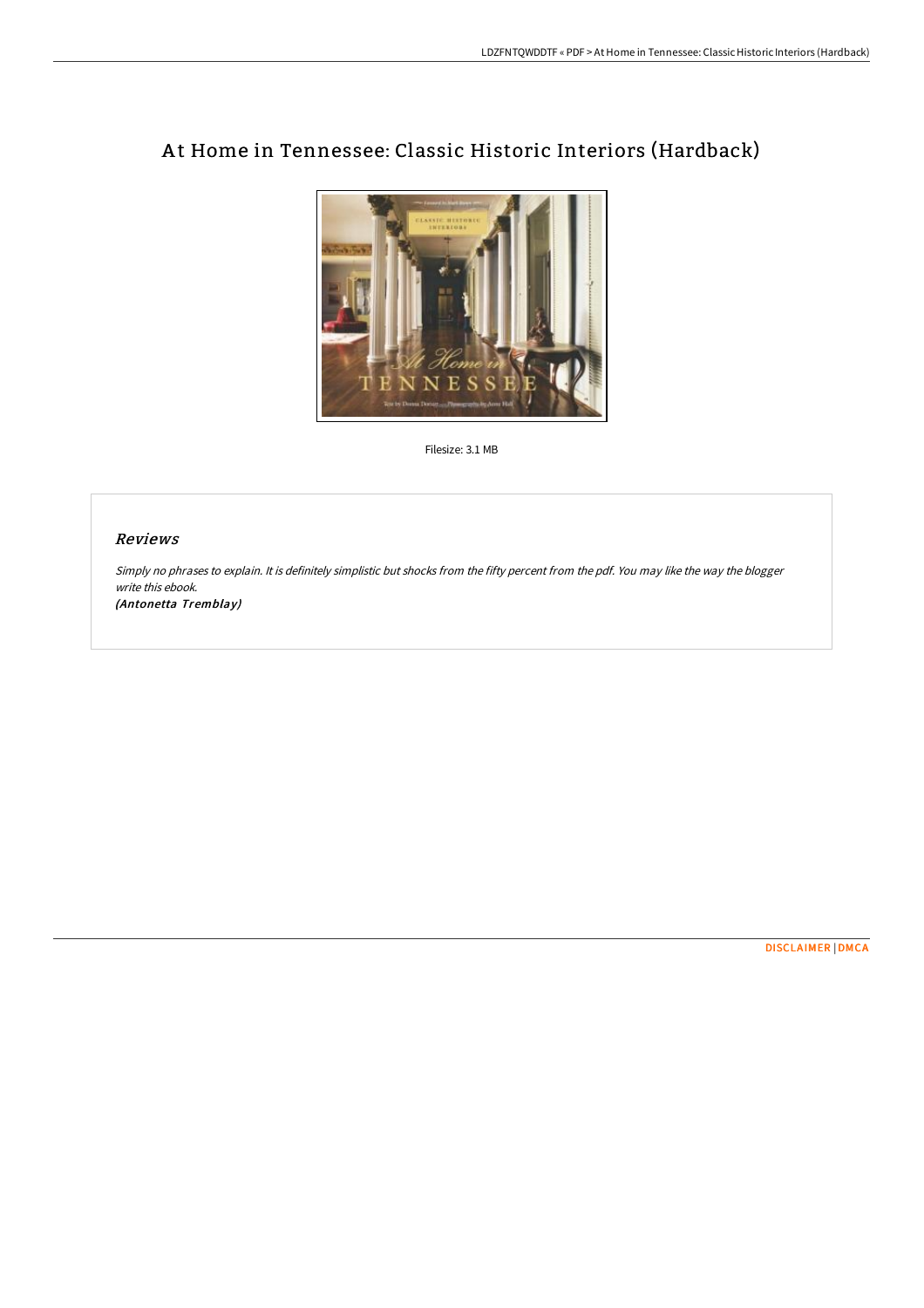## AT HOME IN TENNESSEE: CLASSIC HISTORIC INTERIORS (HARDBACK)



Louisiana State University Press, United States, 2009. Hardback. Book Condition: New. 315 x 257 mm. Language: English . Brand New Book. In the first half of the nineteenth century, when road transportation was still a rather primitive affair in the South, families would open their doors for what they called an at home, entertaining friends and relatives who came and went throughout the day. This book is an at home of sorts: a celebration of Tennessee s antebellum domestic decor and its influence on interiors today.Donna Dorian and Anne Hall showcase twenty historic homes rich in material culture. From museum houses to meticulously preserved private antebellum homes to houses decorated by contemporary homeowners in a historic style, each displays its original furnishings or is refurbished with authentic period pieces. Although the book includes many of Tennessee s great historic houses, such as Andrew Jackson s Hermitage and General James Winchester s Cragfont, this sampling of domiciles represents a range of economic and social strata. With homes including a log cabin furnished with vernacular pieces designed by regional cabinetmakers and high-style brick mansions of planters and merchants filled with fine furniture, the book points to the remarkable legacy of Tennessee s decorative arts between 1800 and 1860. For each house, Dorian gives a lively brief history of its construction and occupants. She then describes in detail the decor, stunningly captured in natural light by Hall s photographic lens. Together, words and images focus on the arrangement and selection -- as well as the form, function, and style -- of furniture, portraits, wall coverings, paint techniques, lighting, carpets, wood and plasterwork, window treatments, textiles, china, silver, ceramics, pottery, hardware, gardens, and more: in short, all of the ornamental and practical touches of a home that reflect the individuals who lived and entertained...

Read At Home in Tennessee: Classic Historic Interiors [\(Hardback\)](http://www.bookdirs.com/at-home-in-tennessee-classic-historic-interiors-.html) Online  $\textcolor{red}{\Box}$ Download PDF At Home in Tennessee: Classic Historic Interiors [\(Hardback\)](http://www.bookdirs.com/at-home-in-tennessee-classic-historic-interiors-.html)